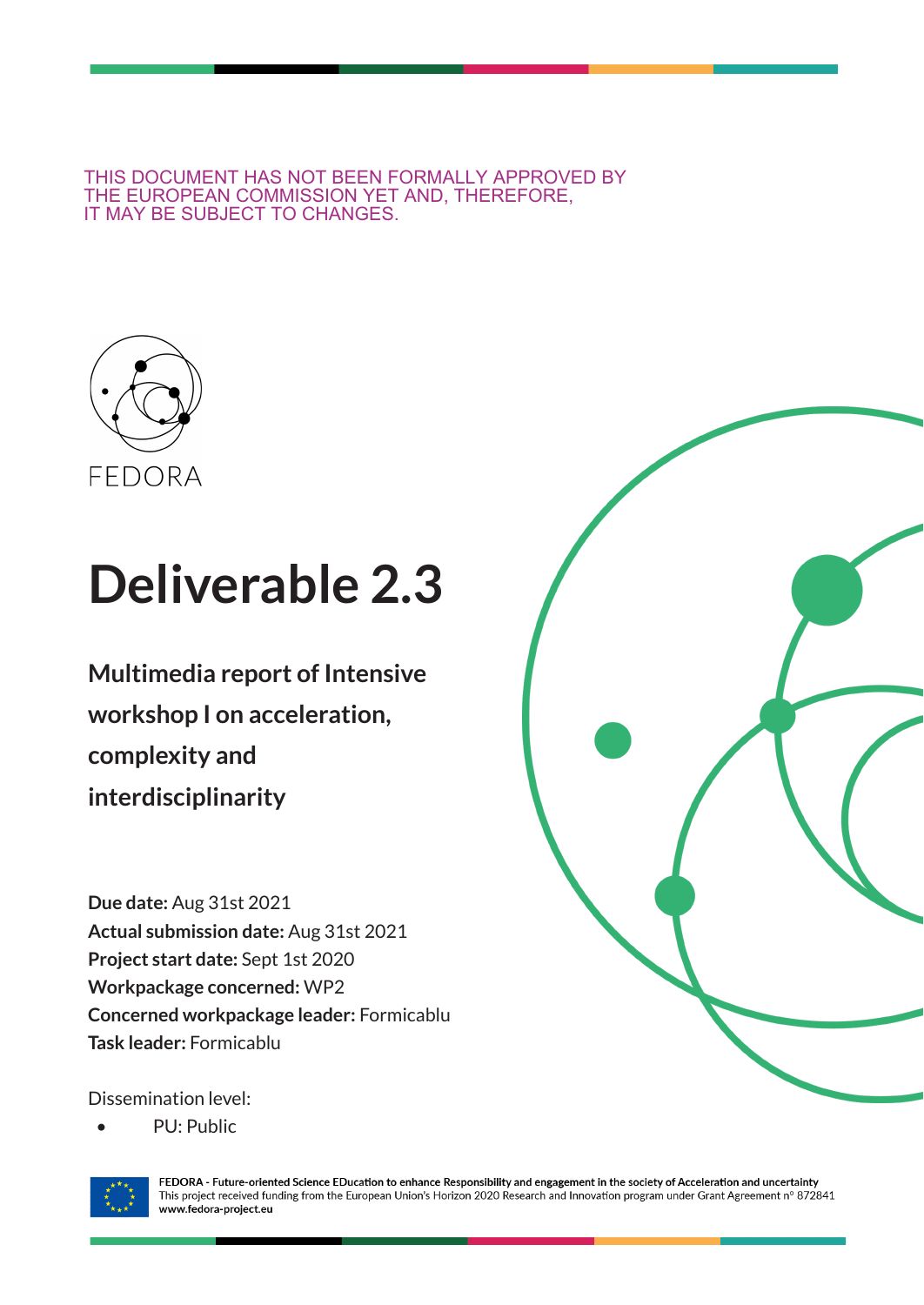#### **Quality assurance**

To ensure the quality and correctness of this deliverable, we implied an internal review and validation process. The deliverable was drafted by the work package leader (formicablu). All partners contributed to and reviewed the overall draft. Finally, the semi-final version was submitted to the project coordinator for a final review and validation.

| Ver            | Date       | <b>Status</b>   | Author         |                 |
|----------------|------------|-----------------|----------------|-----------------|
| sion           |            |                 |                |                 |
| V <sub>0</sub> | 12/07/2021 | <b>Draft</b>    | Formicablu     | Creation of the |
|                |            |                 | Elisabetta     | document        |
|                |            |                 | Tola, F. Conti |                 |
| V <sub>1</sub> | 28/08/2021 | Internal        | Formicablu     | Integration of  |
|                |            | revisions       | E. Tola, F.    | the document    |
|                |            |                 | Conti          |                 |
| V <sub>2</sub> | 30/08/2021 | Submitted<br>to |                |                 |
|                |            | Coordinator     |                |                 |
| V <sub>3</sub> | 31/08/2021 | Submitted<br>on |                |                 |
|                |            | the Portal      |                |                 |

#### **Disclaimer**

This deliverable contains original, unpublished work except where clearly indicated otherwise. It builds upon the experience of the team and related work published on this topic. Acknowledgement of previously published material and others' work has been made through appropriate citation, quotation, or both.

The views and opinions expressed in this publication are the authors' sole responsibility and do not necessarily reflect the views of the European Commission.

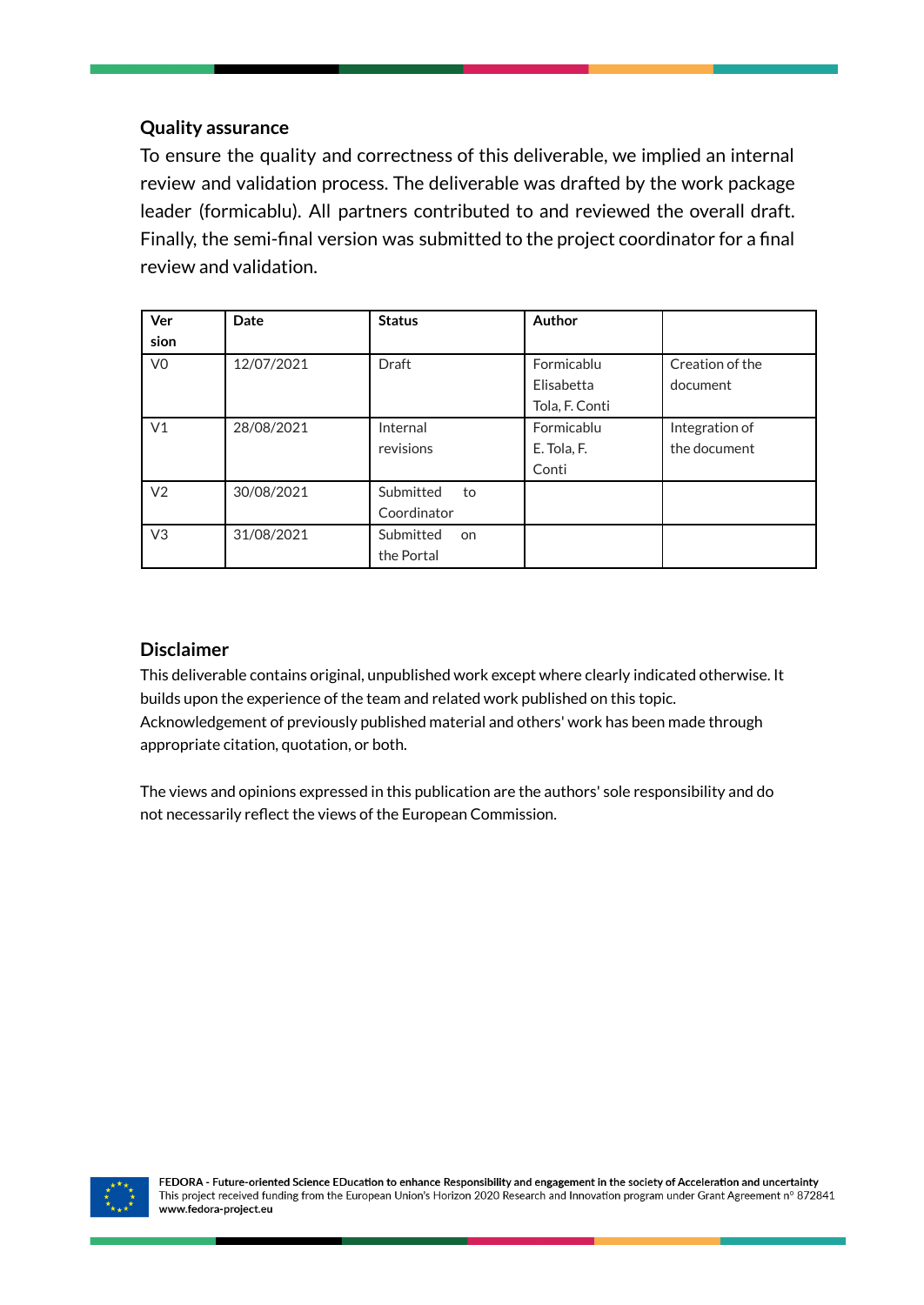

## **Table of Contents**

- 1. Introduction
- 2. Specific objectives and tasks
- 3. Agenda of the workshop
- 4. The place why, where and when
- 5. The people who, what and why
- 6. The questions and challenges
- 7. The polyjuice potion and the co-creation in groups: barriers, obstacles and limitations to new languages and formats
- 8. Co-creation: the ideas and solutions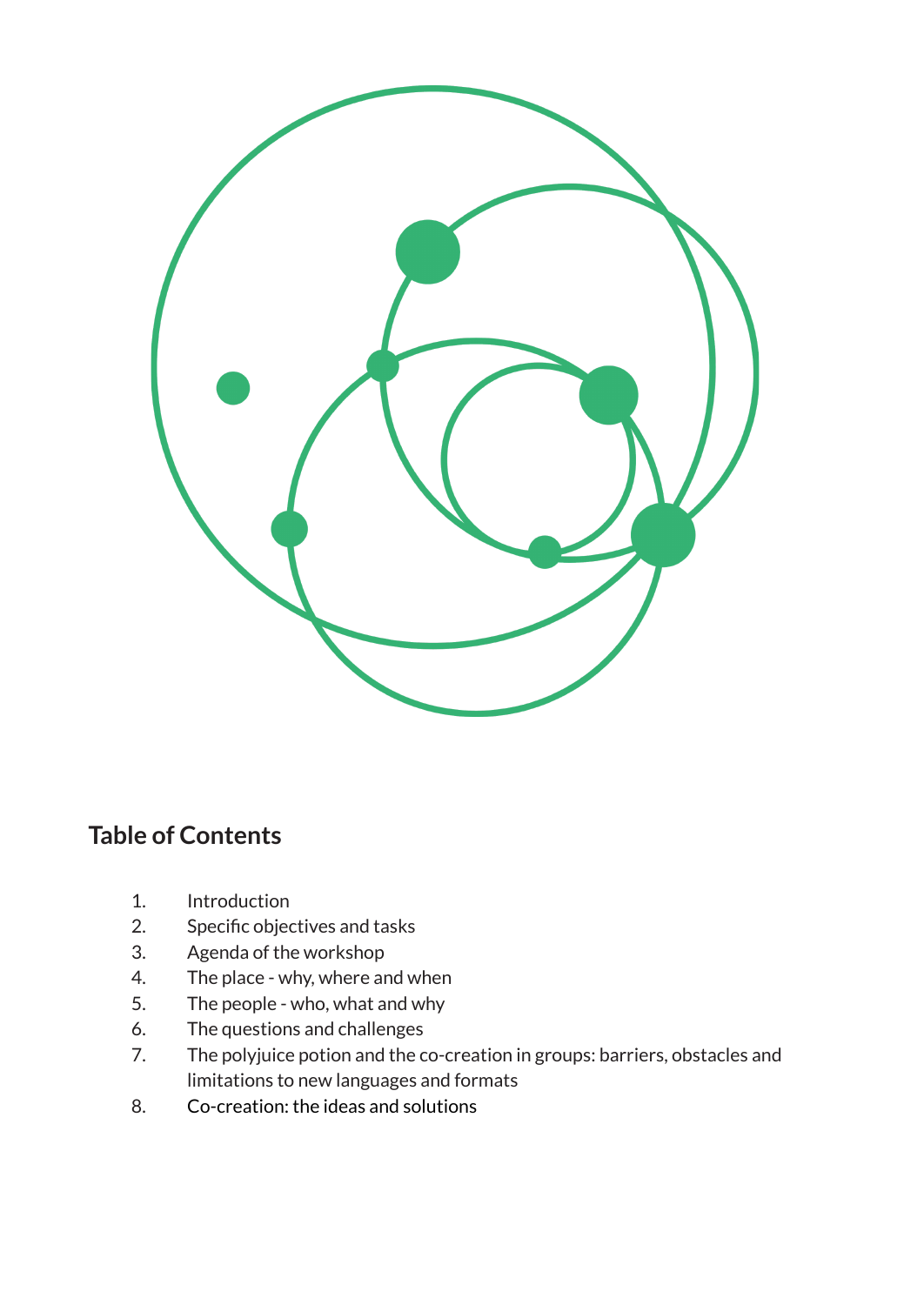## **1. Introduction**

FEDORA's challenges are those of investigating, through research and co-creation, three blind spots in formal and informal science education. Firstly, science education is currently organised in vertical and hyper specialised disciplines that are inadequate to give young people the epistemic arguments needed to deal with the complexity of contemporary societal challenges. A second mismatch or blind spot has to do with formalised and exclusive school languages. There is a recognised need for new languages and formats to enhance imagination and the capacity to talk about those contemporary challenges and find ways to describe them, define them, and face them with creative solutions. Finally, a third challenge is envisaged in the distance between the atemporal or past-oriented teaching tradition and the need to support the present and next generations with the ability to construct a vision of their future that will lead to being active citizens in the present.

FEDORA's WP2 works on blind spot 2, exploring and co-creating ideas and strategies to adopt new languages and formats in science education. This work is not solely inspired by the realm of science but by breeding scientific knowledge with literary, artistic, narrative, visual approaches.

The most proficient way to discuss, define and collect insights, inspirations and ideas on how to foster these new creative approaches in science education involves creators, artists, experts from different disciplines and fields in a co-creation session inspired by the design-derived methodologies. Due to the COVID19 situation and the difficulties in travelling, the I creative workshop had to be organised at a local level, involving only people from one place, Bologna. However, a nice variety of professionals participated in the 3-hrs workshop, and the discussions and co-creation sessions held many valuable insights. The contents and ideas yielded by the workshop are collected and discussed in D2.2 - First draft of recommendations on "new languages" for the design of materials. This D2.3 describes the workshop's process, steps, and organisation in text, gif animation, and video clips shared through the project website and on social media.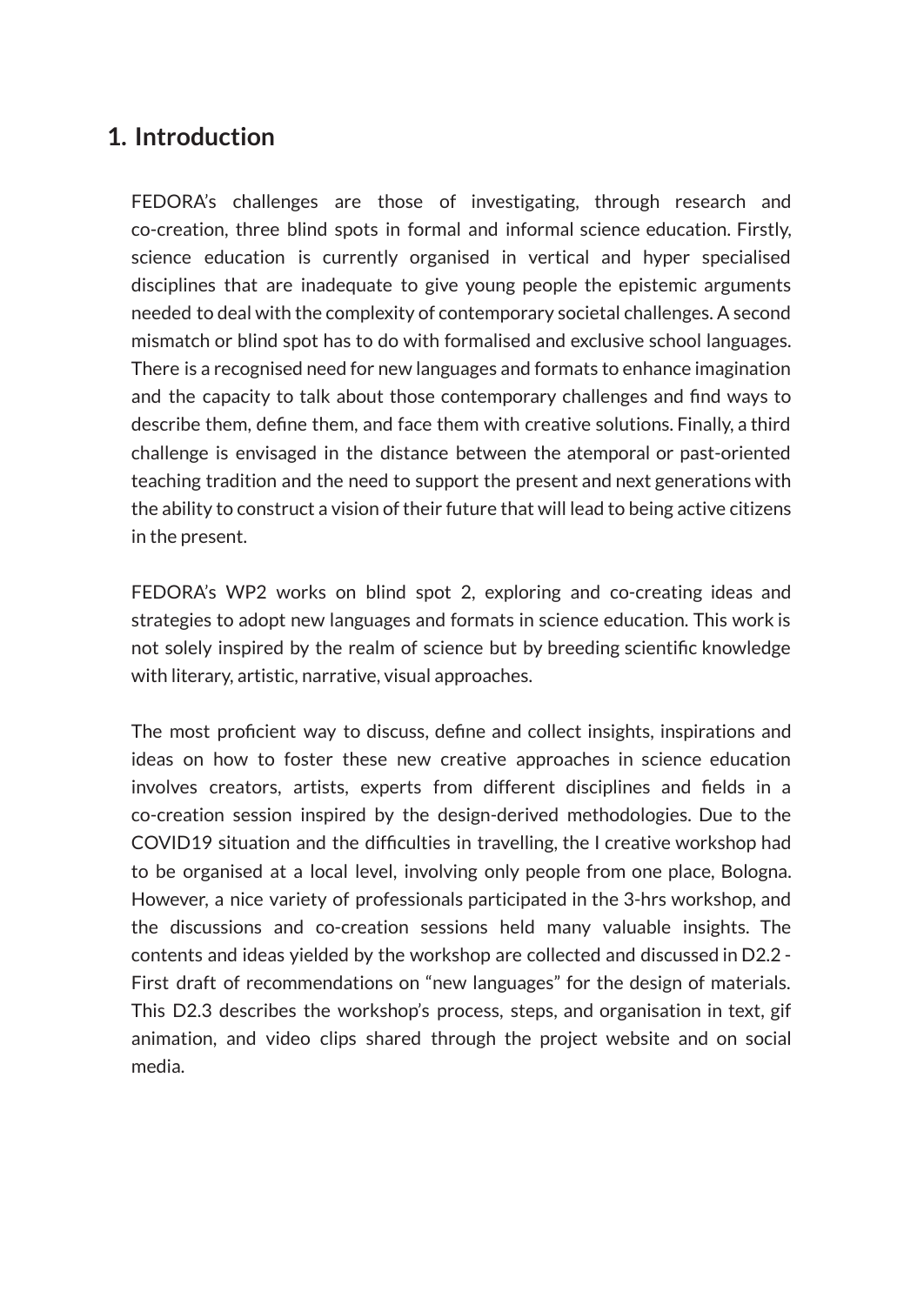## **2. Specific objectives and tasks**

FEDORA WP2 addresses the following objectives:

- analyse new languages and forms of knowledge transmission that will be useful to enhance imagination and the capacity to talk about the contemporary challenges, to equip teachers, teacher trainers and their students with linguistic, argumentative and imaginative thinking skills needed to face current challenges; - to experiment with innovative communication approaches to futurise science education, giving the youth a chance to perceive, imagine and ultimately envisage

and thus shape the future.

More specifically, these objectives can be better defined as:

- detect, sample and analyse examples of contamination and cross the intersection of narratives about science and on science that use different epistemic approaches as well as a variety of languages, storytelling formats, registers and tools from the arts, music, photography, cinema and TV shows, graphic and written novels, fantasy and science fiction, design, theatre and so on;

- promote a common understanding of these alternatives, innovative, artistic and non-traditional languages and narratives within the consortium;

- foster and organise workshops to promote a lively and productive interchange among a range of professionals who inhabit these artistic and communicative territories;

- draft a series of raw prototypes to be used in innovative informal and formal science communication contests, such as the educational ones

One of the key tasks of WP2 is the organisation of two creative workshops involving an array of very diverse experts, creators, professionals and trainers and students to co-create leads for the development of recommendations for education professionals and policymakers. Furthermore, WP2 will lead to the prototyping of ideas to be exploited in the educational environment to foster inter and transdisciplinarity. These ideas should help young people to develop argumentative and epistemic arguments to deal with the complexity and acceleration characterising the present times. They will also empower them to develop strategies and take actions on their future, either as individuals and as members of a community.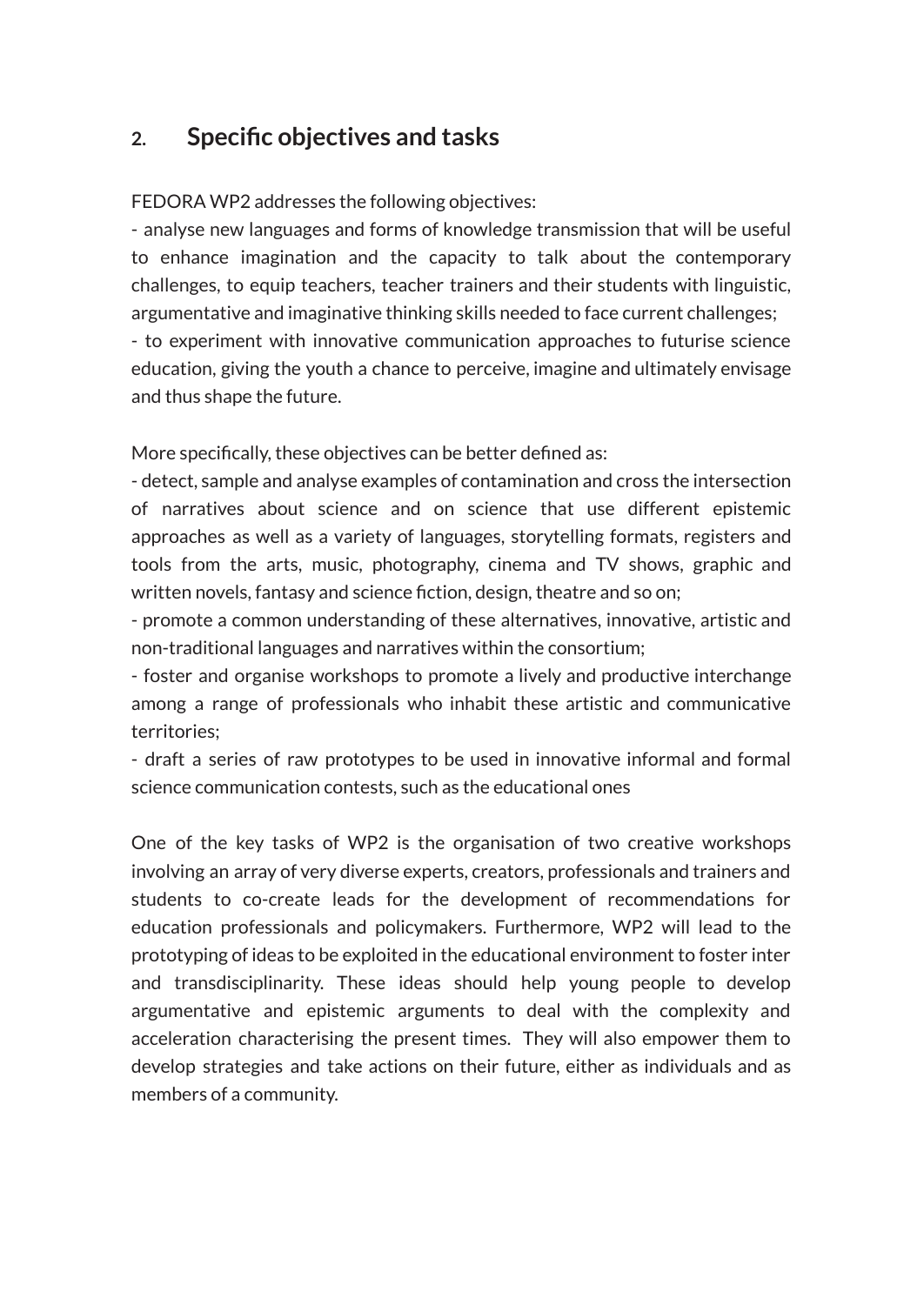## **3.** Agenda of the workshop

The design of the I FEDORA creative workshop had to be adjusted due to the Covid19 pandemic emergency and the consequent health measures applied by every country. The workshop had been originally designed as a 2-day event to be held in Bologna with the participation of experts, creative professionals and mentors from at least all the countries represented by the consortium.

Under the new circumstances, and due to the realisation that a fruitful and open co-creation session, particularly when trying to connect a very diverse group of people and expertise, is better held in person than online, we decided to change the approach slightly.

This decision was also due to the realisation that creative languages need to be rooted in local knowledge, cultural tradition and also native languages. While visual languages are universal, the use of imagination in creating texts and oral communication is also highly correlated with local/national languages.

Considering both limitations to travelling due to the COVID19 emergency and the need to foster a relaxed and creative environment to come up with new ideas, we moved from the original plan to organising a local creative workshop in Bologna. The workshop was also the occasion to test a methodology and collect preliminary indications and inspirations. The same methodology can be replicated in other local contexts to gather ideas from different perspectives. An international workshop will also be organised as soon as possible in a safe mode involving international creators who feel confident enough to work in the English language and focus on the visual and graphic languages and formats.

The workshop in Bologna was organised around a **3-hr schedule** as follows:

**4:30pm** arrival, check-in, signing all modules for COVID19 rules, permissions to record and publish, data policy

**4:45pm** greetings; introducing the location and its history and meaning; introducing FEDORA to participants through an interview with the project coordinator Olivia Levrini by Elisabetta Tola, the WP2 lead and science journalist

**4:55pm** introduction to the workshop, the challenges, the issues to be discussed.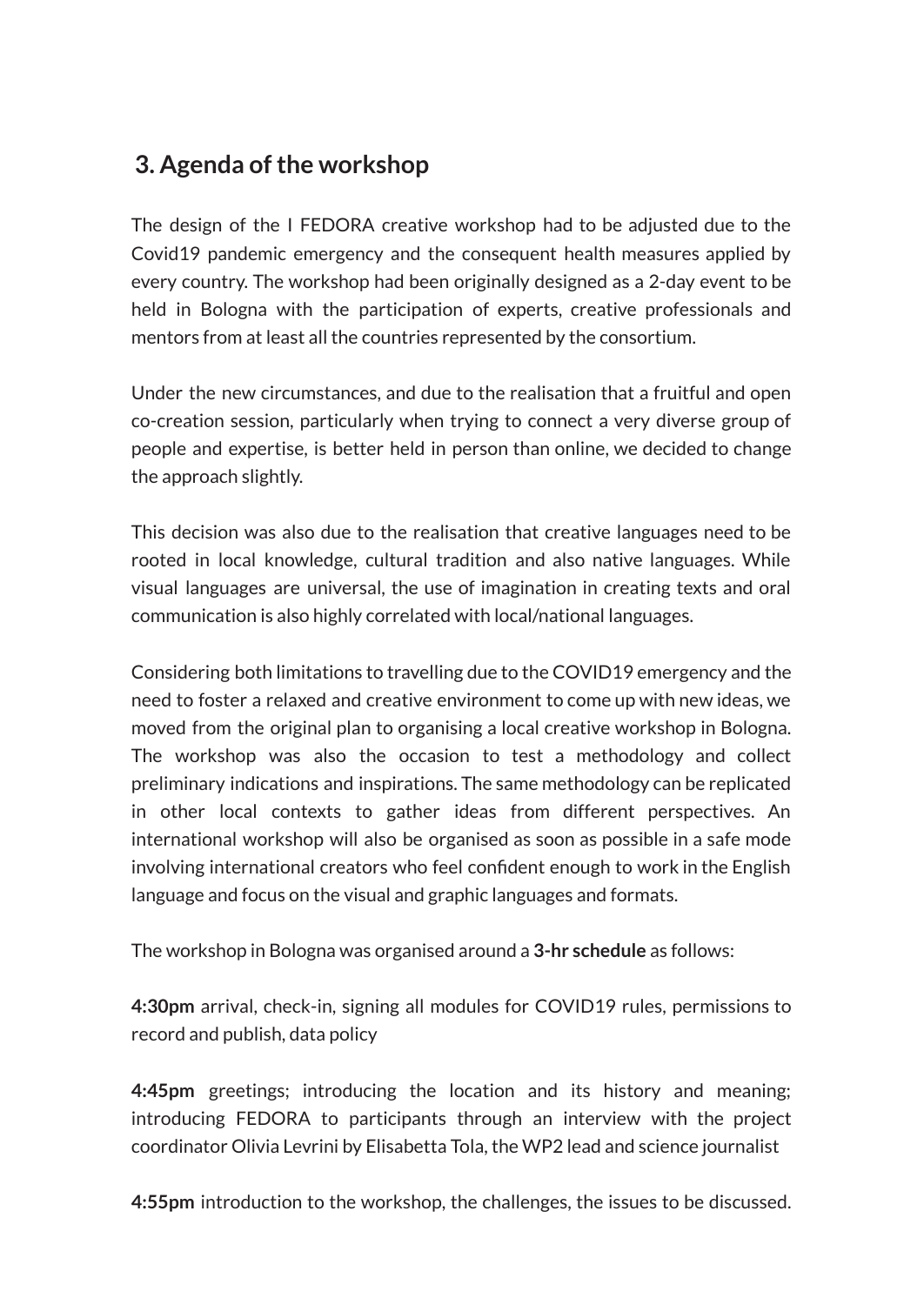Francesca Conti, from WP2, brings the participants into the discourse creating the framework for the work ahead

**5:00pm** why us? Elisabetta Tola describes the composition of the group explaining why these people have been invited as participants and which competences and skills are assembled

**Ice breaker**: let's take the polyjuice potion directly from Harry Potter's stories, and let's try and imagine who we'd want to be: one post-it per person telling us what their specific skills are and who they'd rather be if they could be someone else



**5:15pm** the participants are divided into two groups. Each participant gets assigned a little gadget with either a sheep or a cow: sheep meet in one room, cows in another. They will have a total of 35 minutes to work on barriers and problems envisaged during educational work when trying to promote, use and experience with new languages and creative approaches. Groups work with post-its on a big canvas. They discuss freely and follow multiple leads to highlight as many barriers as possible.

#### **5:50pm** break with refreshments

**6:00pm** people reconvene in the big room. The ideation phase will begin, coming up with many diverse ideas for solutions for potential leads and paths that can help overcome the barriers and find ways to bring imagination and creativity into science education. The only limitation: that the idea needs to be sustainable in an educational environment. Participants are assigned a small wood number. They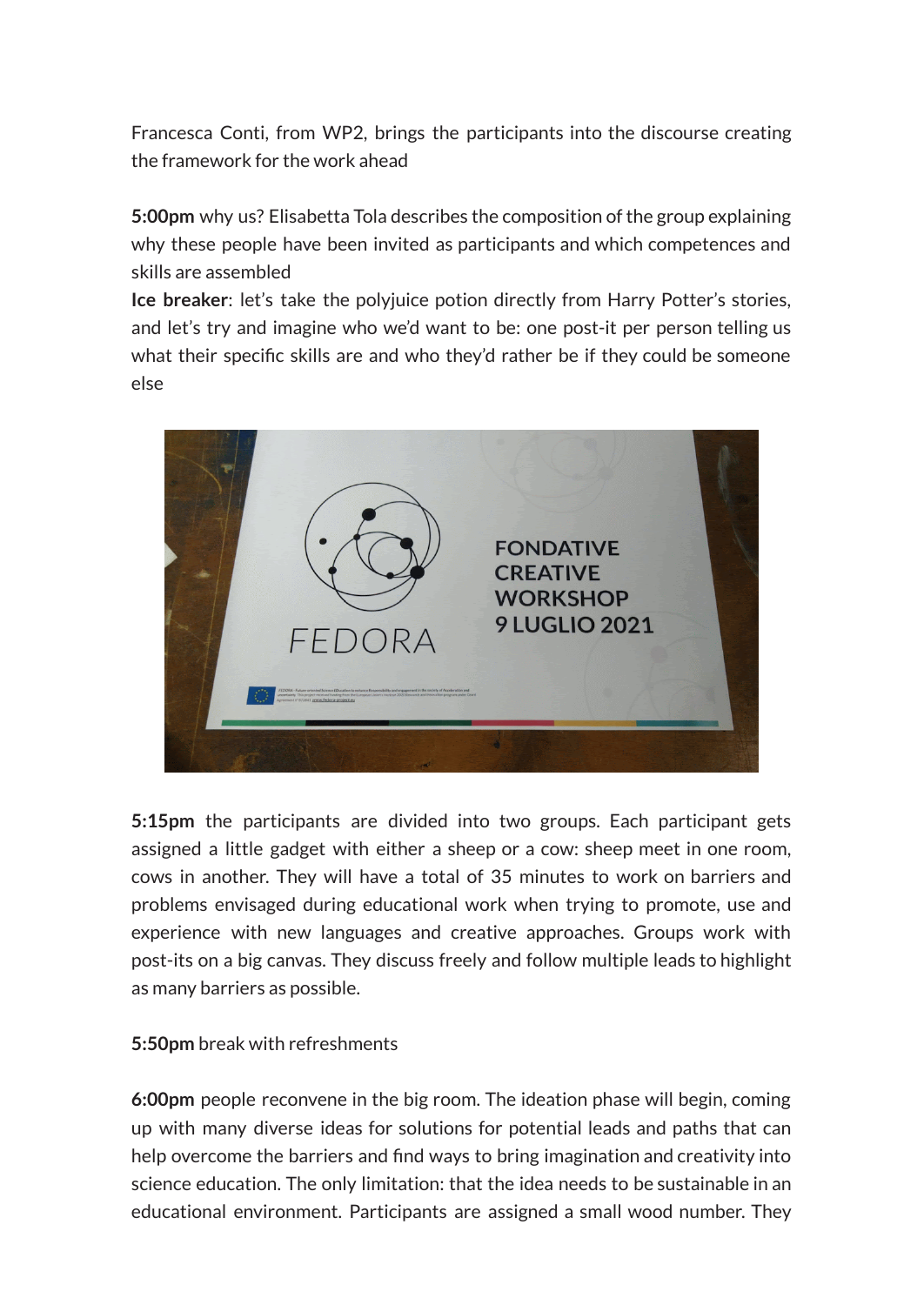work in pairs, finding their match in the person with the same small wood number. Participants scatter in the rooms and outside, in the park, with a load of post-its and white drawing papers.

**6:45pm** we move to the terrace outside and dive into the solutions. Each couple will present their main ideas and findings to the group while sipping a glass of wine.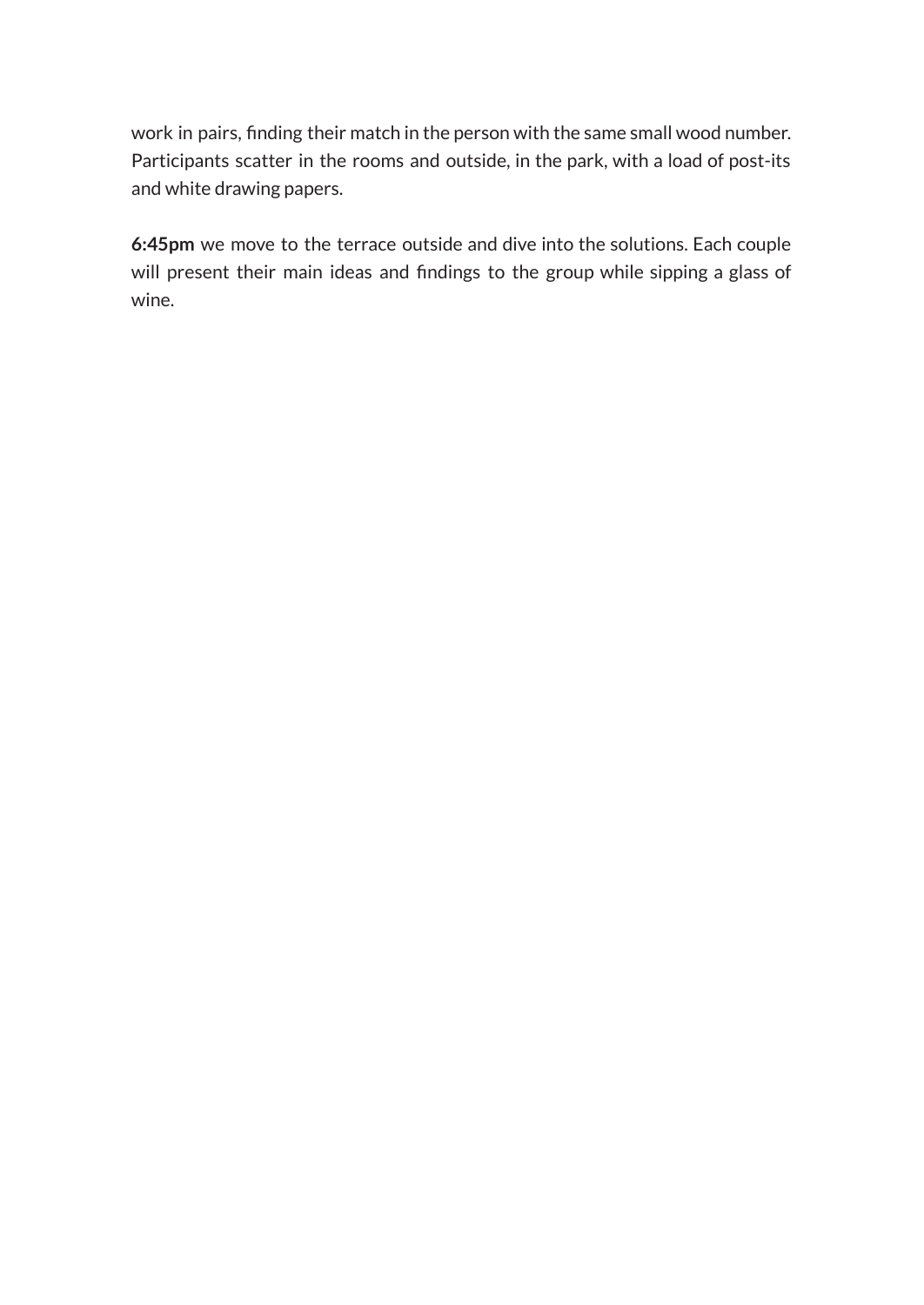### **4. The place - why, where and when**



#### **Day: Friday 9th July Time: 4:30pm till 7:30pm**

**Place: Palazzina Liberty dei Giardini Margherita, studio Antonello Ghezzi, Piazzale Jacchia 1-4 - Bologna**

The workshop was held in an extraordinary and creative place. The building is named Palazzina Liberty *chalet restaurant*, a very original and historic building designed by the Italian architect Edoardo Collamarini in 1910, within the urban park Giardini Margherita in the city of Bologna.

The place and the initial steps of the arrival of participants, check-in procedures and then the introduction about the location made by Nadia Antonello can be seen in this video clip:

#### <https://youtu.be/REfGeTyC2C4>

The video clip has subtitles in Italian and English and is published in FEDORA's playlist on Formicablu's YouTube channel, available for sharing.

This building hosts a pre-school and a cultural association. In recent years, the local city government has assigned its remaining spaces, the basement and the rooms and terraces on the 2nd floor, to two creative organisations. The Studio Antonello Ghezzi, is a duo of artists who work with many different materials,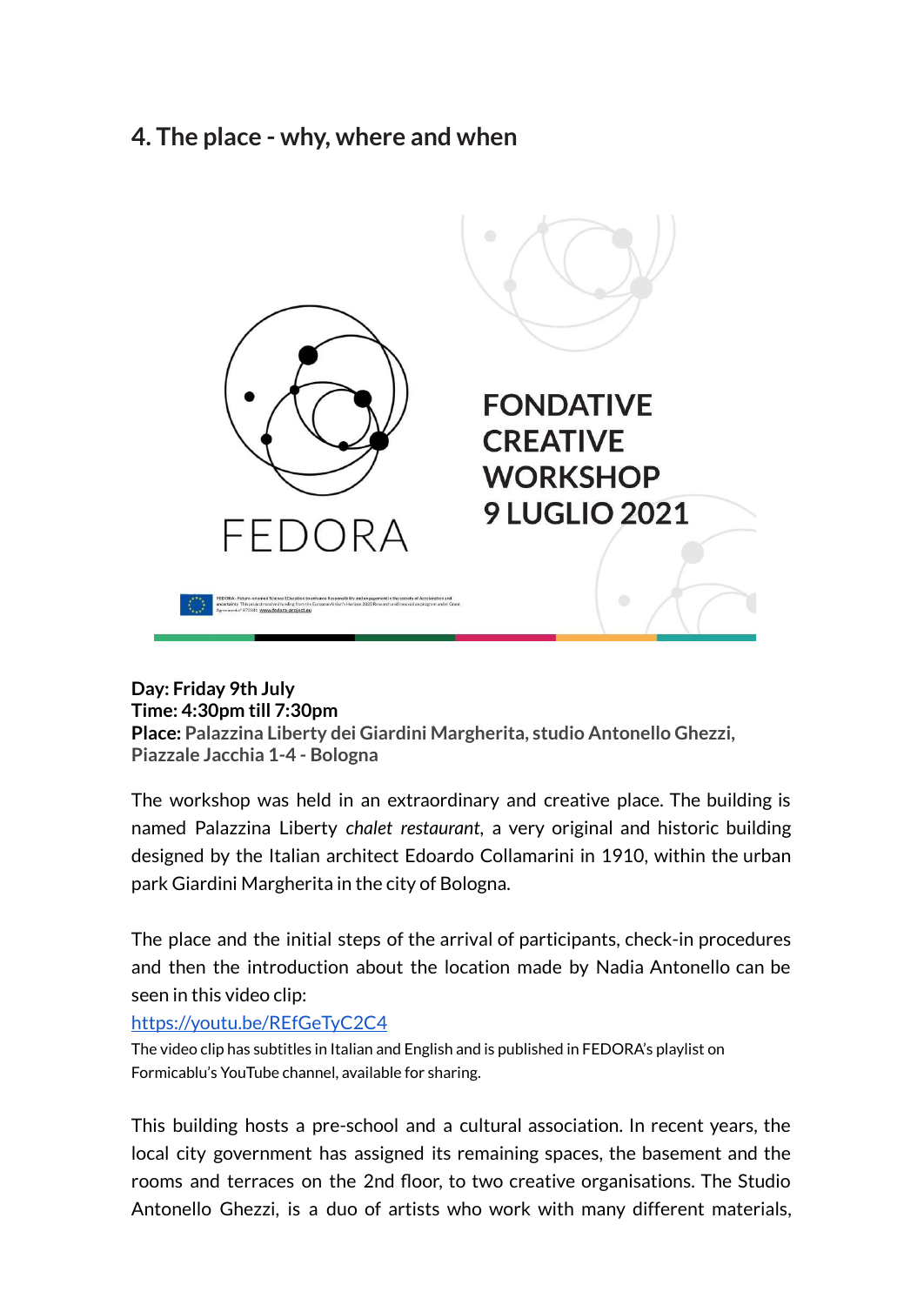lights, mirrors, objects and design art installations that have been invited and hosted in many countries and international art fairs. Antonello Ghezzi Studio's work aims to bring in daily life art installations designed and produced with objects and materials already used in many different daily activities. These objects and materials are redesigned and rearranged in compositions that allow the public to change their perspective and look at the world differently. Antonello Ghezzi's innovative research is not limited to developing new artistic usage for these objects. It goes further in making these installations opportunities to build relations between people and elicit mutual change and a creative and human experience. That's why sometimes people are engaged in co-creating the piece of art, such as in BLOW. During this collective performance, people were invited to blow coloured bubbles, containing a particular type of colour pigment, against a canvas that represents the walls present in many cities and countries and that are obstacles for the free circulation of people. The first BLOW exhibition was held in the West Bank, but it symbolically refers to every wall around the world built to keep some people out or imprisoned within a particular space.

Antonello Ghezzi refers in their creative work to many other artists but also writers such as Gianni Rodari and Italo Calvino. Their studio hosts artwork inspired by novels and writings, such as the Blue Traffic Light, the core of one of the most inspirational short stories by Gianni Rodari, inviting people to walk and fly free in any direction.

Antonello Ghezzi's studio was just the perfect setting for the FEDORA workshop. Its spaces and artworks not only create a pleasant atmosphere but are also inspiring more substantially. This studio encourages a range of possibilities to engage young people around significant contemporary and complex challenges creatively.

The workshop was held on the afternoon of Friday, July 9th, at 4:30pm for the length of 3 hours. In the end, the activities swiftly moved into a small celebration with food and drinks and informal talks while looking at the park and hills from the 2nd-floor terrace.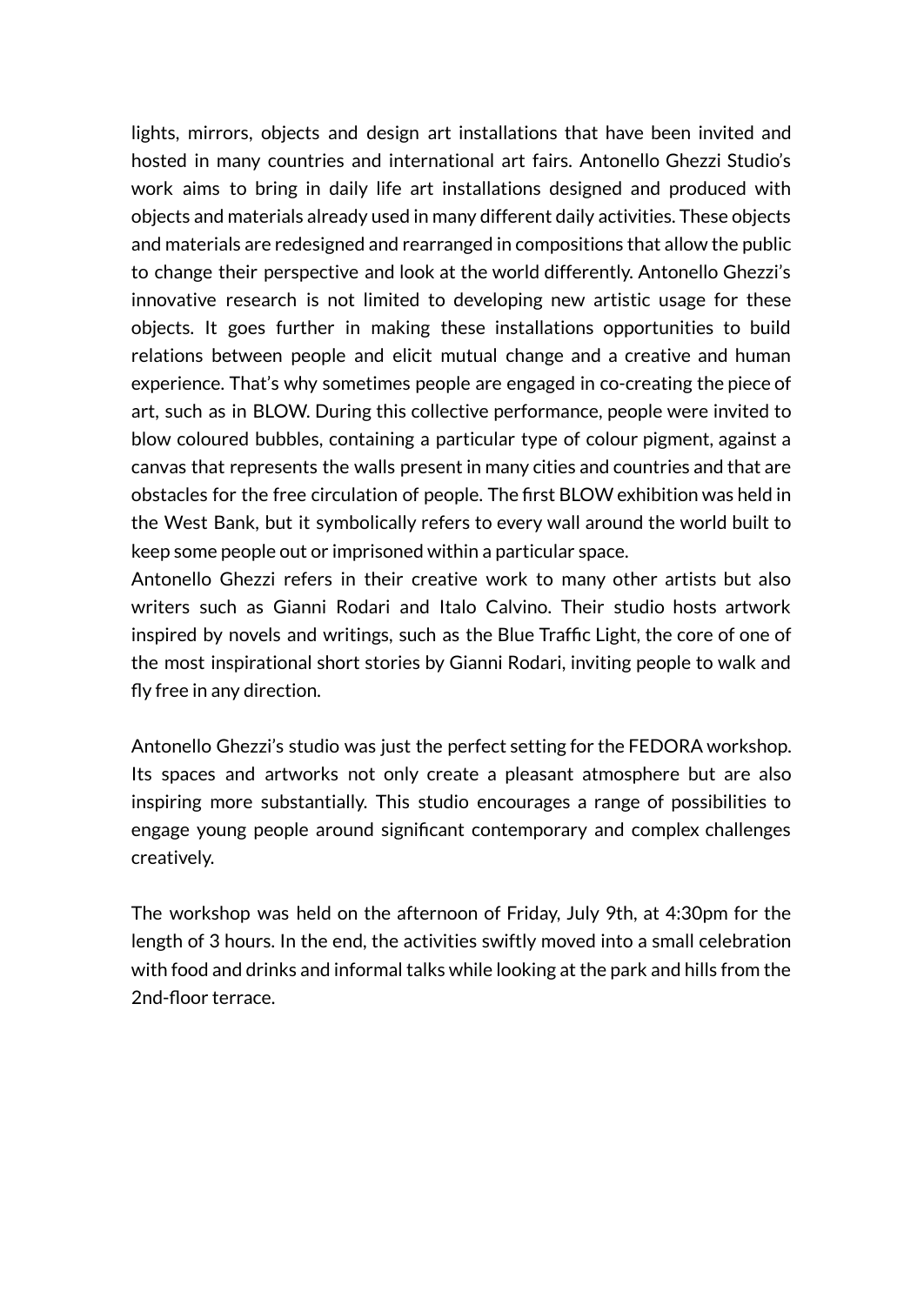## **5. The people - who, what and why**

Since we did not have the possibility to invite people from all FEDORA's countries, we looked for a wide range of diverse skills, creative experiences and expertise in the city of Bologna, where two of FEDORA's partners are based - the University of Bologna and Formicablu.

Looking into the different worlds animating the local cultural scene as well as the expertise coming from the research world with a focus on school education, we came up with a very diverse mix of people:

1. **Annalisa** - a physicist by training, a science museum explainer and curator with a strong focus on history and pop culture

2. **Marco** - a science journalist with training in philosophy and history of science and a present experience in science communication as well as in music critics

3. **Anna** - a photographer and video maker with a background in philosophy, experience as an editor for a publisher of science textbooks and currently editor of a magazine focusing on environmental issues

4. **Paolo** - the host artist

5. **Emanuela** - a history and Italian teacher with a past as a historian and a present as a very active practitioner of new approaches to education, making a daily effort to promote transdisciplinarity

6. **Matteo** - a biotechnologist turned science communicator and entrepreneur focusing on creative and artistic approaches to informal science education and with a strong background of collaboration with school

7. **Federica** - an academic with a focus on pedagogical and sociological research regarding inclusiveness in education and a solid experience in connecting theatre and other art expressions to the educational world

8. **Nadia** - the host artist

9. **Olivia** - FEDORA's coordinator

10. **Giulia** - an academic researcher with the research team on Physics education at the University of Bologna that is coordinating FEDORA and with experience in creating innovative materials for schools on the theme of climate change

11. **Laura** - an academic researcher with a PhD in Math education involved with the research team on Physics education at the University of Bologna that is coordinating FEDORA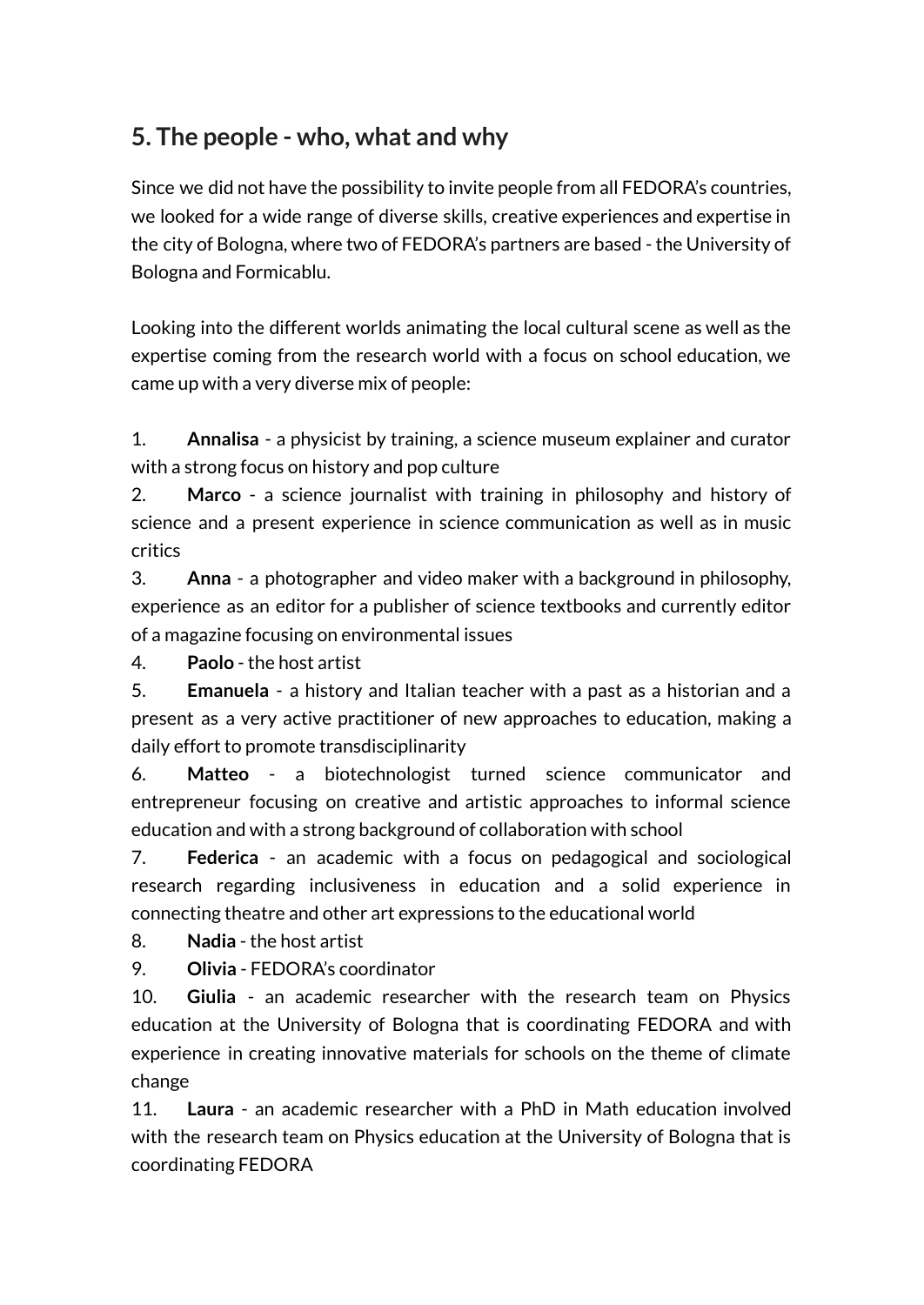12. **Emma** - a videomaker and digital animation producer, with a degree in Physics, a Master in Science communication and currently attending the Master in Physic education

13. **Micol** - a volcanologist with a long history of experimenting with innovative and artistic ways to talk, disseminate and educate on science

14. **Francesco** - PhD student at Bologna University and active within the art collective ARTEMIGRANTE

15. **Martina** - PhD student at Bologna University and active within the art collective ARTEMIGRANTE

16. **Sara** - PhD student at the University of Bologna and part of the team on Physics education

The Formicablu team, which led the activities, was composed of Elisabetta Tola and Francesca Conti, who scheduled and facilitated the entire afternoon.

A professional art videomaker, **Lino Greco**, was also engaged by Formicablu to produce **a creative and imaginative video doc of the activity**. The video doc is currently being post-produced and will be made available **on the project website** and distributed through social media by the end of 2021.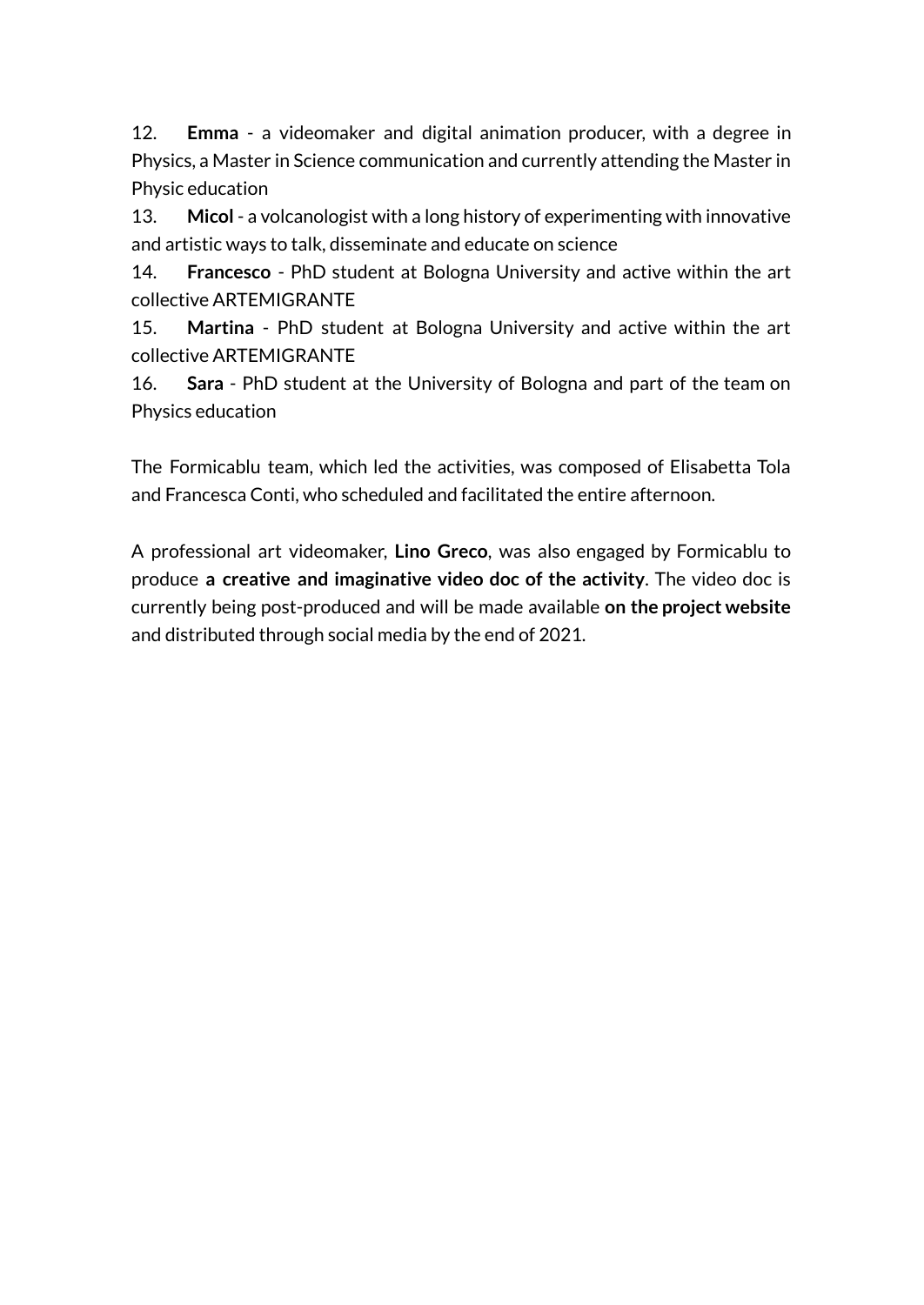## **6. The questions and challenges**



## **LE NOSTRE SFIDE**

COME SUPERARE LA VERTICALITÀ DISCIPLINARE DELL'EDUCAZIONE **SCIENTIFICA** 

CON QUALI LINGUAGGI E FORMATI

The workshop started by discussing barriers and limitations to developing, adopting, and using innovative languages in science education.

The team of experts involved in the activities were also asked to turn the barriers and limitations on opportunities, trying to find solutions and potential leads to changing the current science education model based on rigid disciplinarity. Furthermore, they were asked to come up with languages capable of:

- overcome borders and dichotomies
- hybrid languages
- foster a multidisciplinary/transdisciplinary approach and a real inclusiveness
- facilitate sharing and co-creation rather than mere competition
- inspire
- overcome stereotypes, bias and prejudices

The explanation of FEDORA challenges and of the workshop challenges, and the initial plenary discussion is to be seen in this video clip:

<https://youtu.be/XGQh0JQV7BI>

The video clip has subtitles in Italian and English and is published in FEDORA's playlist on Formicablu's YouTube channel, available for sharing.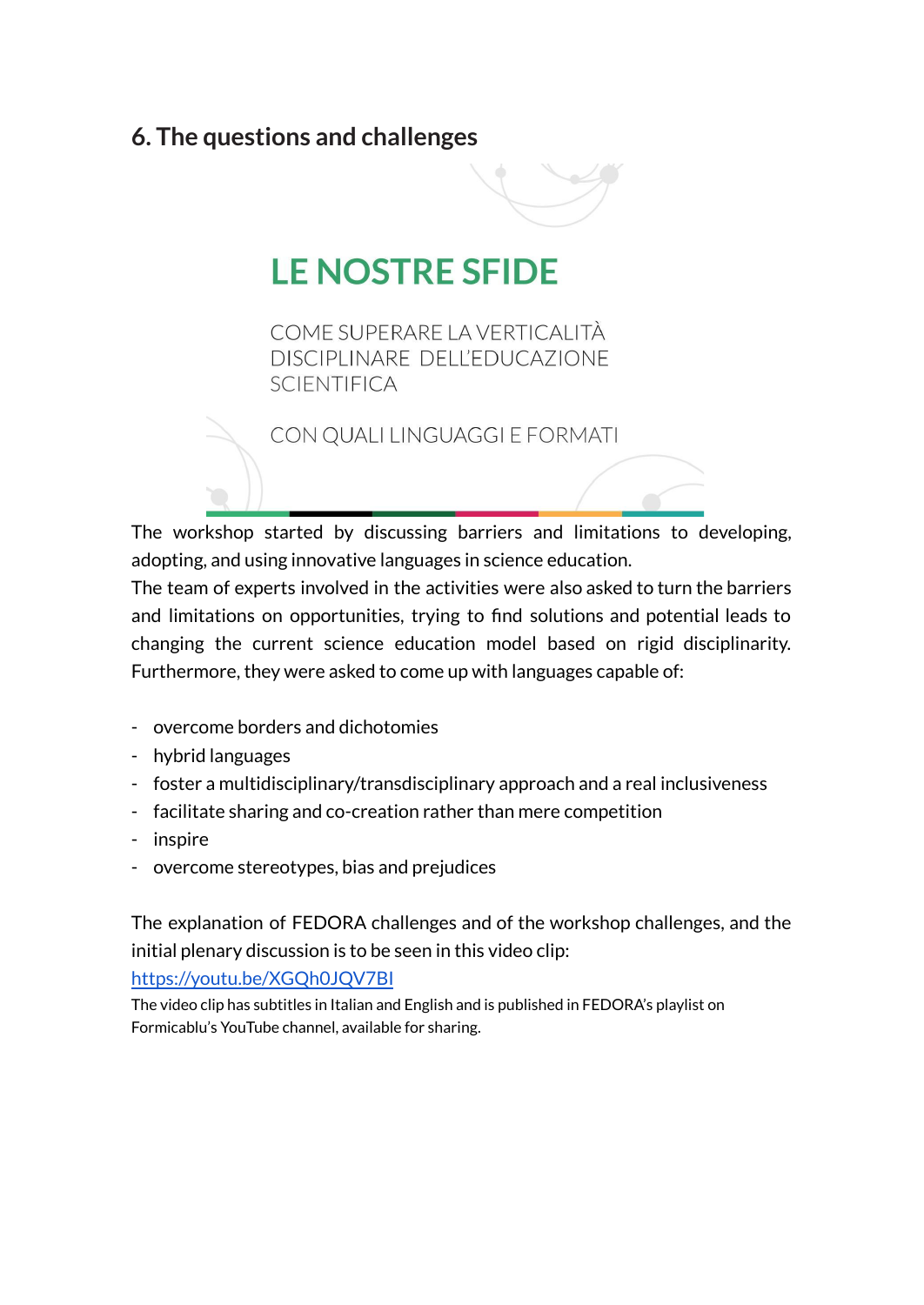## **7. The polyjuice potion and the co-creation in groups: barriers, obstacles and limitations to new languages and formats**

After diving into the framework of the challenges and expectations, the Formicablu team asked the participants to 'drink' *the polyjuice potion* (see Harry Potter and the Chamber of Secrets). They were asked to write who they'd like to be in post-its in terms of ability, skills, and professional profiles other than their current one. The idea behind this ice breaker is to facilitate participants to become more empathic with each other, more favourable to look at others' points of view, and more easily enter each other's shoes.

After collecting and merging the range of desired skills, profiles, ambitions and wishful transformations, the participants were given a small gadget with either a cow or a sheep signpost. They then were asked to mix and find their teammates to start the conversation and co-creation on FEDORA challenges.

The *Cow Team* and the *Sheep Team* worked for about 35 minutes on identifying the barriers, limitations and obstacles to the design, adoption and implementation of new languages and formats in science education.

#### <https://youtu.be/HMVgxKHGVJM>

The video clip has subtitles in Italian and English and is published in FEDORA's playlist on Formicablu's YouTube channel, available for sharing.

As we can see in the video clip linked above, the two groups used post-its and canvas to develop their brainstorming, cocreation and analysis and to group their insights in different lines of thought and different thematic series of barriers:

- Language barriers
- Time, methodological and institutional barriers and lack of vision
- Lack of imagination and lack of knowledge and appropriate trainers' training
- Individualism and lack of openness
- Problems with the spaces and the types of schools

The overall suggestions and insights are detailed in D2.2.